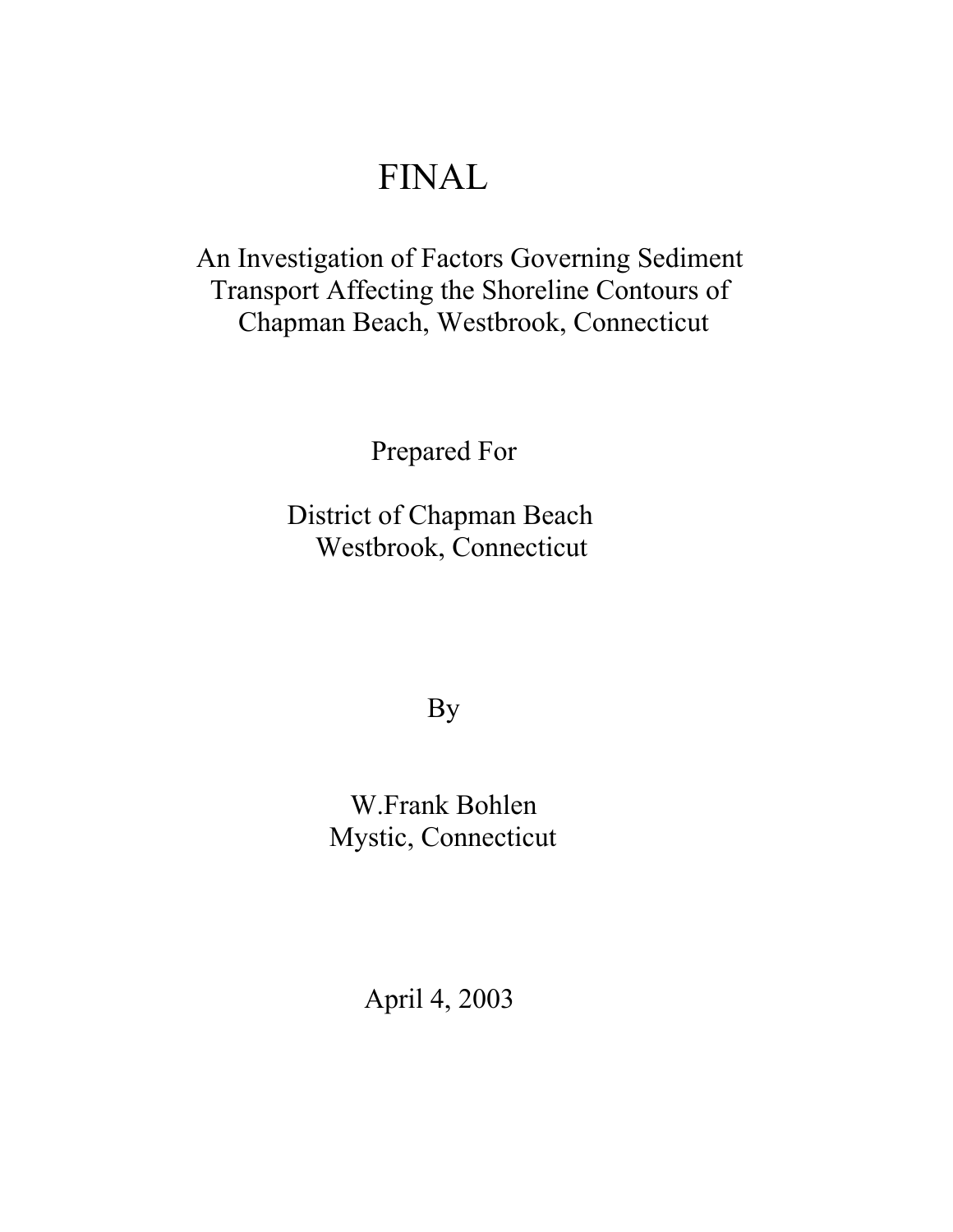## **Executive Summary**

Historically, the sediments forming the sandy beachfront of Chapman Beach have been derived from a number of glacial till deposits found principally along the bordering inshore landmass. Progressive erosion of these deposits over the past 15,000 years, since the termination of the last glacial advance, has supplied abundant sands to the area favoring beach formation and the development of a number of prominent headlands and offshore shoals. Increasing human habitation in the area and the associated construction of seawalls to protect backshore properties have effectively isolated this source area from the offshore. This, in combination with the steady increase in mean sea level elevations , has upset the balance between sediment supply and transport energy needed to maintain a beach. As a result Chapman Beach has experienced continuing erosion sufficient to reduce both the recreational utility of the beachfront and its ability to absorb storm wave energies and to protect the adjoining upland. In an effort to reduce this erosion a number of shore perpendicular structures have been placed along the beach. Reviews of historical data and visual surveys conducted during 2001-2002 as part of this investigation indicate that these structures have been reasonably effective and served to trap materials transported as part of the longshore transport system in the area and/or placed on the beach. The effectiveness of these structures has been graphically illustrated by the acceleration in local beach erosion following the removal of the pile and timber groin fronting Hogan Drive. This together with examinations of the adjoining beach segments indicates that the future integrity of Chapman Beach can only be realized by the continuing presence of groins and some effort to maintain or increase the amount of sediment supplied to the beach. This variety of observations result in the following recommendations:

- 1. *Conduct an engineering study of the structural integrity of each of the existing groins along Chapman Beach as soon as possible*.
- 2. *Replace and/or reconstruct the historical groins in the area between Segment 7 and Hogan Drive (see Report Figs.).*
- 3. *Investigate the history of renourishment with particular emphasis on Segment 1.*
- 4. *Plan to renourish Segment 2 and the western end of Segment 3.*
- 5. *Initiate, as soon as possible, a detailed topographic survey of the beach face.*

# **Introduction**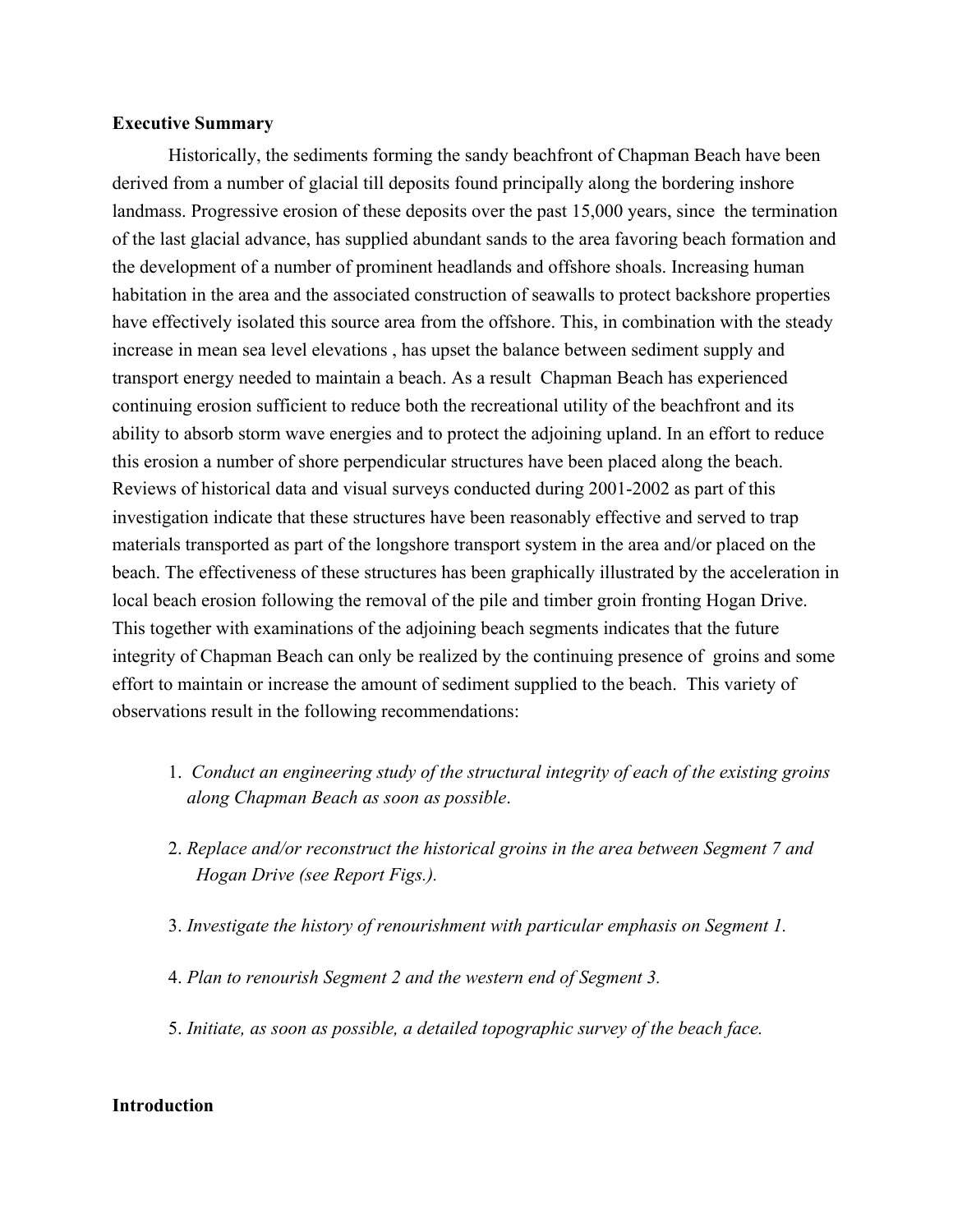In common with many shoreline areas in Connecticut, Chapman Beach in Westbrook (Fig.1) has been subject to continuing effort in order to maintain recreational utility and a margin sufficient to reduce the energies of storm driven waves impacting the bordering backshore. This effort has lead to the construction of a series of shore perpendicular structures or groins and the placement of sands along several segments of the beach. Despite this work however, the area of the beach above mean high water remains limited along much of Chapman Beach and accelerated erosion has been reported in several areas. These conditions appear to be the result of a variety of factors both natural and man-associated. The resulting interactions produce a sediment transport regime characterized by significant spatial and temporal variability. This variability complicates beachfront management and requires care in the specification and placement of shore protection structures and/or renourishment sands if long term stability is to be realized. Optimal designs require a clear understanding of the sources of sediment to the beach in combination with the energies affecting sand transport. In the fall of 2001 an investigation of these factors based on a combination of existing historical data and selected field observations was initiated. The following report provides a summary of the results of this investigation.

#### **Study Area.**

The Chapman Beach study area extends for a distance of approximately 0.35 nm from the entrance to Cold Spring Brook along a southwest tending line to Old Kelsey Point (Fig.1). With the exception of a short segment of barrier beach fronting the tidal marsh along Cold Spring Brook the backshore of the beach is densely populated with residential housing and associated roadways. Reviews of State of Connecticut aerial photographs indicate that these conditions have prevailed for more fifty years. This human intervention has been placed along the edge of a glacial deposit of sediment associated with an end moraine (Flint, 1975) . This deposit contains a variety of glacial debris ranging in texture from sands to gravels and boulders with the potential to provide both a supply of materials to the beachface and a effective armor for the backshore. At several locations erosion has exposed underlying bedrock and an abundance of boulder sized erratics.

The transport of sediments to and along the Chapman Beach study area represents the resultant of interactions between the astronomical tide, tidal currents, winds, wind waves, and

-2-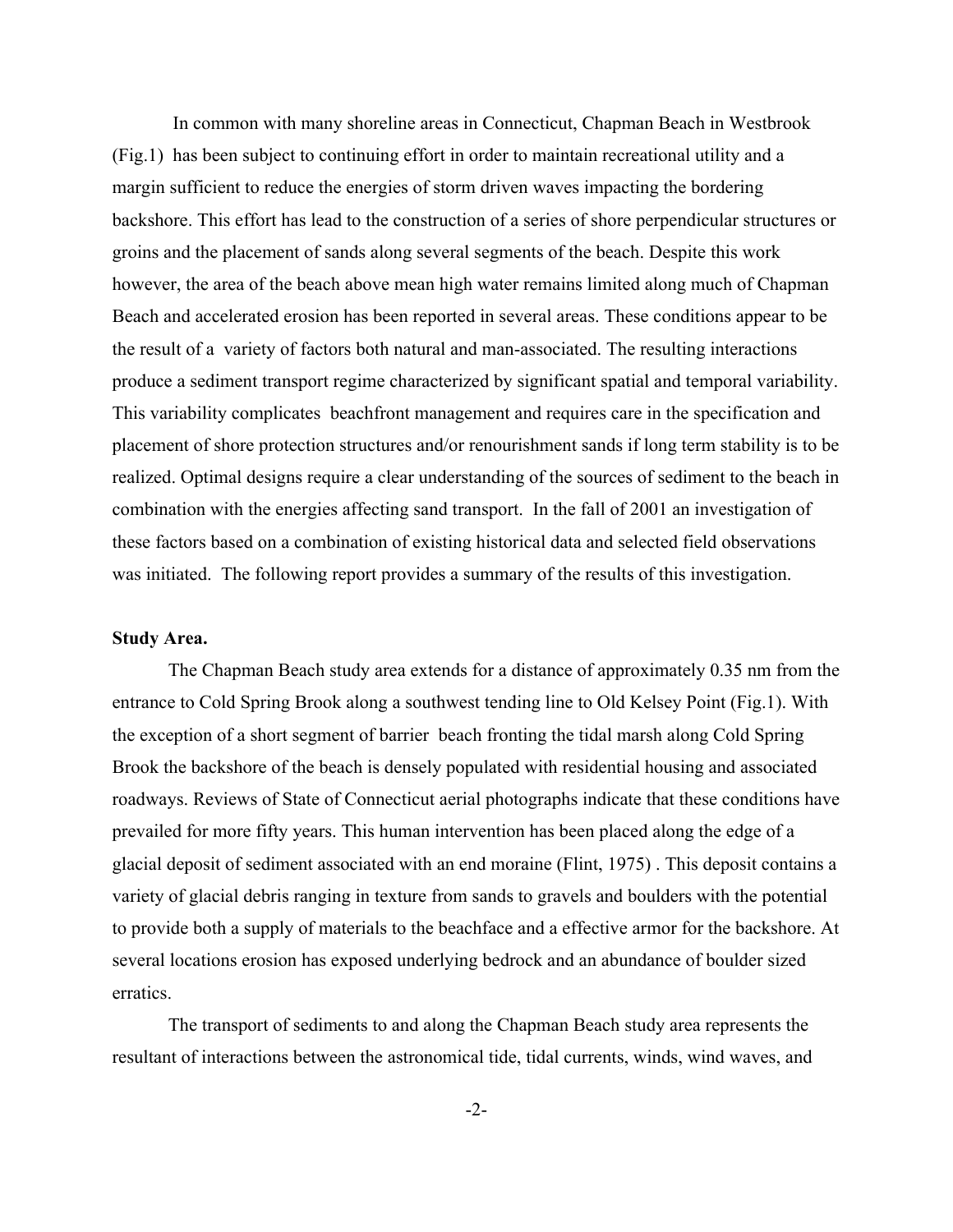long term sea level stand. The astronomical tide in the area is dominated by the semi-diurnal lunar component (M2) resulting in a tidal period of approximately 12.4hr. Tidal range varies from a minimum of approximately 3.0ft during neaps to a maximum of 5.7ft during springs. The associated tidal currents typically display low speeds except in the area immediately adjacent to the entrance to Cold Spring Brook. Current direction generally parallels water depth contours.

The wind field affecting the study area is dominated by south westerlies for much of the year interspersed with northwesterlies during the winter. Storms rich in easterly winds can occur at any time of the the year but are most common during the spring and fall seasonal transitions. The prominence of the backshore and Old Kelsey Point in combination with the orientation of the beach effectively shelters the majority of the beachface from direct wind effects. Only along the barrier beach adjoining the entrance to Cold Spring Brook is there a significant wind driven transport of sand. Historically this component has contributed to the maintenance of a prominent dune line bordering the tidal marsh.

The offshore wind field often results in the generation of an energetic surface wave field. These waves propagate shoreward along trajectories controlled by wind direction and local water depth contours. The relatively shallow water depths and shore parallel contours characterizing the areas immediately offshore of Chapman Beach (Fig.1) favor near normal angles of approach with the wave fronts parallel to the beachface. This together with the dominance of southwesterly winds, shoreline orientation, and sheltering provided by Old Kelsey Point and the associated shoal, favors limited wave driven longshore transport except during moderately energetic storm events. During these events transport may proceed to the east or west for short periods of time. Historical data suggest that the net result of these aperiodic events is a west to east drift of sands across the mouth of Cold Spring Brook towards Chalker Beach (Fig.1).

Since the termination of last glacial period, more than 15,000 years ago, mean sea level elevations have been progressively rising. Over the past 64 years this has resulted in an increase in average sea level stand of approximately 0.083in/yr at New London, Connecticut (Gornitz and

-3-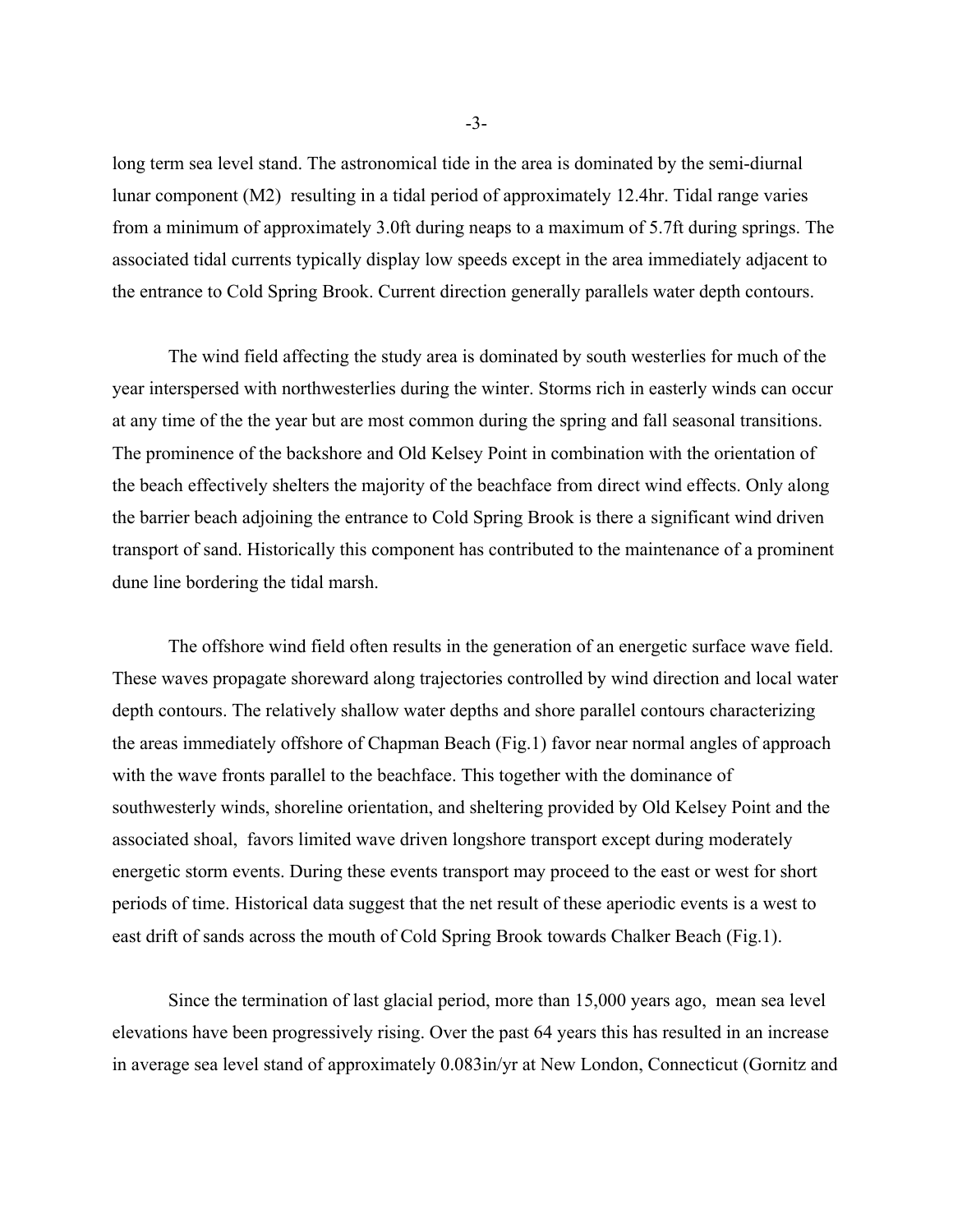Crouch,2000) or slightly more than 4in in 50 years. Although a relatively small number, this rise favors a shoreward migration of the mean high water line narrowing the recreational beach and repositioning the line of wave breaking. The latter may alter transport dynamics and facilitate an increase in erosion. There are no data to suggest that this trend will change in the near future. In the limit, increasing sea levels may drown the beach for some or all of each tidal cycle.

#### **Existing Beach Characteristics**

 Proceeding east to west, the shoreline along Chapman Beach can be divided into three (3) distinct areas, a barrier beach adjoining the entrance to Cold Spring Brook, a region of rocky intertidal with pocket beaches, and a linear fringing beach at the foot of the upland. The barrier beach extends for a distance of approximately 500ft west from the entrance to Cold Spring Brook to the beginnings of the upland at Chapman Drive (Fig.2). Beach width at mean high tide (late summer,2002) is approximately 15-18ft from the waterline to the edge of the wetland. The upper beach surface is nearly horizontal and there is no evidence of a backshore dune. Sands appear to be well sorted and medium fine in texture.

To the west of the barrier beach lies a region of rock dominated shoreline. Sandy beachfront in this area occurs in a series of discrete pockets bordered by natural or constructed shore perpendicular boundaries (see Figs. 3,4, and 5). The backshore in the area is naturally armored in some areas and has been artificially armored by the placement of rip-rap in others. Direct wave attack along the backshore is a regular occurrence along this portion of the shoreline.

Continuing west around a prominent rock outcrop (Fig.5) leads to the beginning of a linear beach segment which lies at the foot of the upland and extends to Old Kelsey Point. Approximately 1500ft in length, this portion of the shoreline has been divided into a series of seven (7) segments by the construction of low profile, shore perpendicular groins. The majority of these segments are bounded along their inshore edge by prominent masonry seawalls serving as a retaining structure for residential lawns. The width of the recreational beach within each of

-4-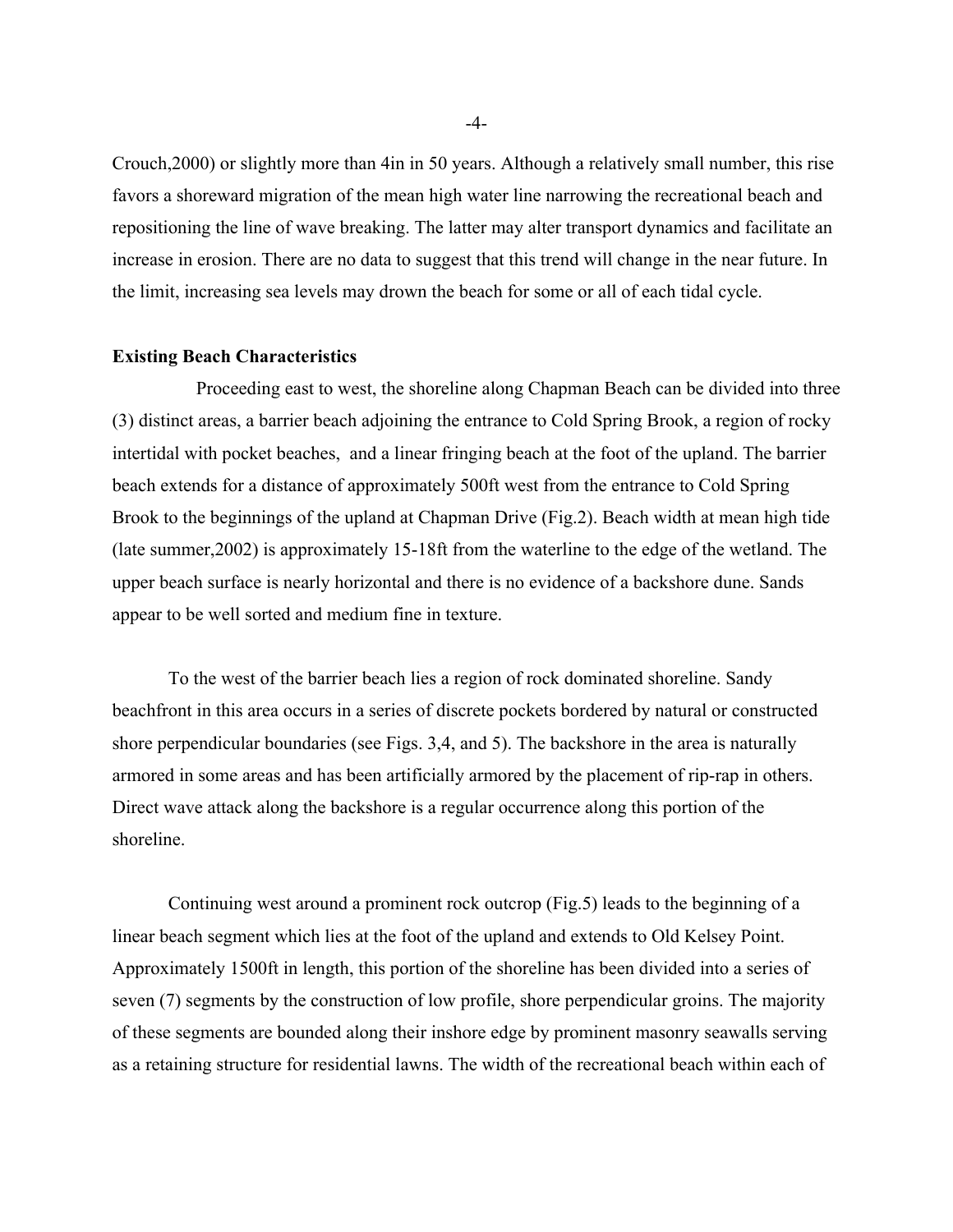these segments varies substantially.

Numbering the segments sequentially 1 to 7 with Segment 1 adjoining Old Kelsey Point and No.7 at the eastern limit (see Fig.6), an east to west traverse along this reach shows the planview to be nearly crescentic with relatively minor interruptions in form due to the presence of the groins. The associated decrease in average beach width with distance west appears representative of a system dominated by a west to east longshore drift of sediment. This general areawide trend can be observed within many of the individual segments. On Segment 7, for example, the horizontal distance between the mean high water line and the backshore near the mid-point of the beach is approximately 45ft decreasing to approximately 34ft along the eastern face of the west bounding groin (August,2002 survey). Sediments throughout this segment appear well sorted with surface distributions dominated by medium to fine sands (Fig.7). This segment represents one of the most used and accessible areas of Chapman Beach and one that is not bordered by a seawall along its inshore limits (Fig.8).

Proceeding to the west, beach width decreases in each of the next two segments equaling approximately 23ft near the mid-point of Segment 6 and 10ft in Segment 5. Each of these segments is bordered by seawalls (Fig. 9). In Segment 4 however, the trend is reversed and the mid-point width increases to nearly 18ft with minimal east to west variation along the Segment. This reversal is short-lived with entry into Segment 3 accompanied by a rapid decrease in the width of the beach above the high water line. This Segment appears to be the longest individual Segment and is bordered by a complex seawall with reinforcing gussets extending onto the beach face (Fig.10). Beach width near the mid-point is approximately 9ft to the face of the main wall. Distance to the offshore edge of the gussets is substantially less. Grain size analysis shows the surficial sediments along this segment to be essentially identical to those found along Segment 7 (Fig.11). Sediments are very well sorted with a mean grain size of approximately 0.5mm and minimal to no concentrations of fines or the coarser grained sands and gravels.

-5-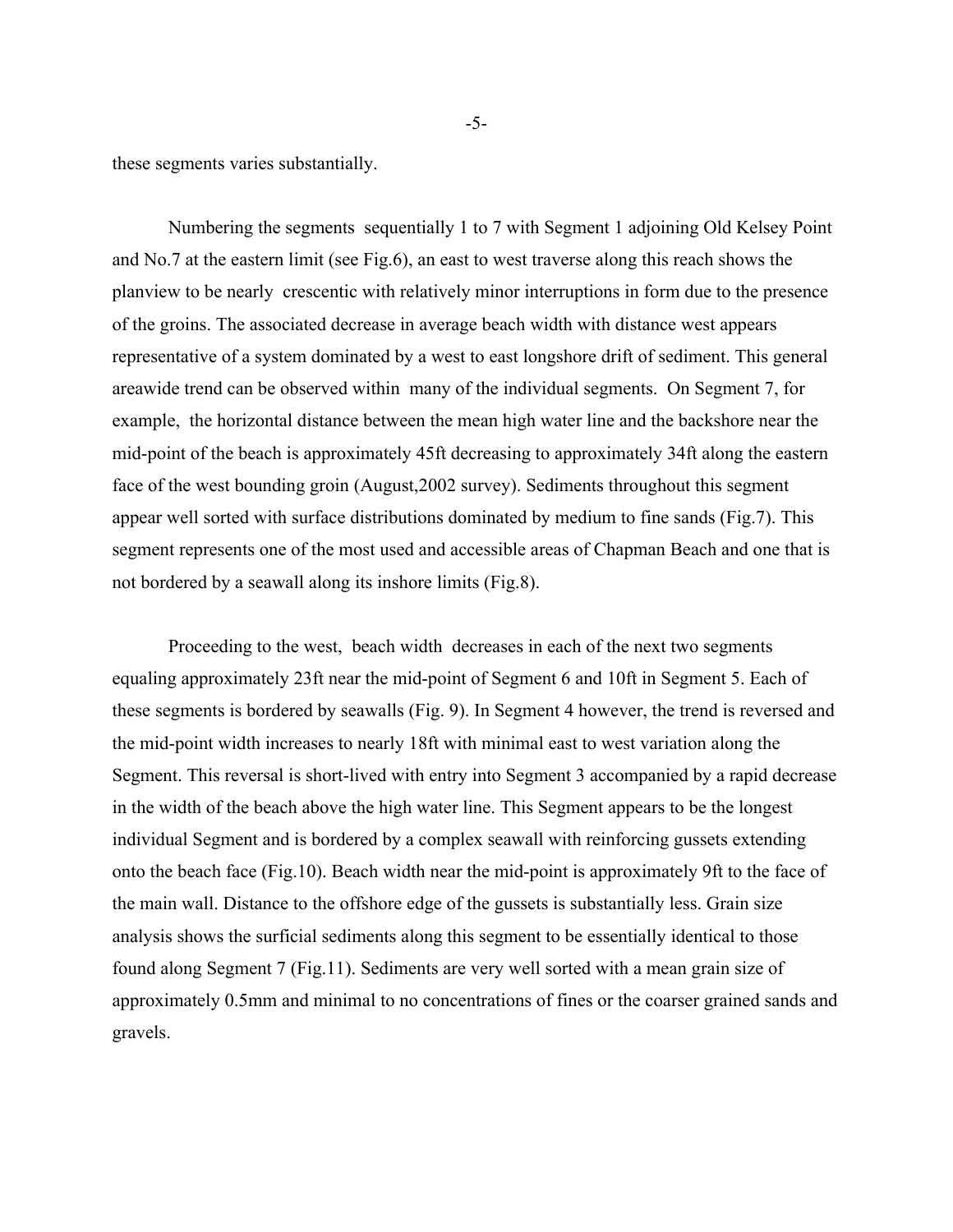Moving next to Segment 2 reveals one of the shorter Segments along Chapman Beach and overall the narrowest (Fig.12). Beach width ranges from 8-10ft on the eastern and western ends of the Segment, along the bordering groins, to nearly zero at the mid-point. The spring high tide line intersects the seawall along most of the Segment. The characteristics along this segment stand in sharp contrast to those prevailing along Segment 1 where an evident platform of sand provides a relatively wide recreational beach having a mid-point width of approximately 30ft. The sandy beachface in this last segment grades smoothly into a vegetated backshore slope and there is no bordering seawall (Fig.13) . Sieving of a sample of sand obtained along the high water line near the mid-point of the beach shows sediments to be less well sorted and somewhat coarser than those found along Segments 3 and 7 (Fig.14). This marked change in contours and sediment grain size characteristics suggests that at least some portion of the sands found along Segment 1 has been artificially placed .

## **Historical Trends**

The aerial photographic record maintained by the State of Connecticut for the period 1970 to 2000 provides graphic illustration of the spatial variation in sediment transport and shoreline erosion affecting the Chapman Beach Study area (see Figs.15-19). For the fringing portion of the beach in the area between Old Kelsey Point and Segment 7 (see Fig.6), the prevalence of accretion along the western side of each groin provides clear evidence of the dominance of west to east longshore transport throughout this period. Similar patterns to the east of the entrance to Cold Spring Brook suggest that this transport continues beyond the eastern limits of Chapman Beach and is little affected by discharge from the Brook. Overall the net change in beach contours along this section appears to be relatively minor with the observed variations consistent with those expected due to rising sea level and/or short term effects associated with high energy storm events.

Continuing east beyond the limits of Segment 7, the aerial photographic record shows relatively substantive change over the thirty year period. In 1980 the area of the shoreline leading to the western end of the barrier beach was fronted by an evident sand fillet bounded to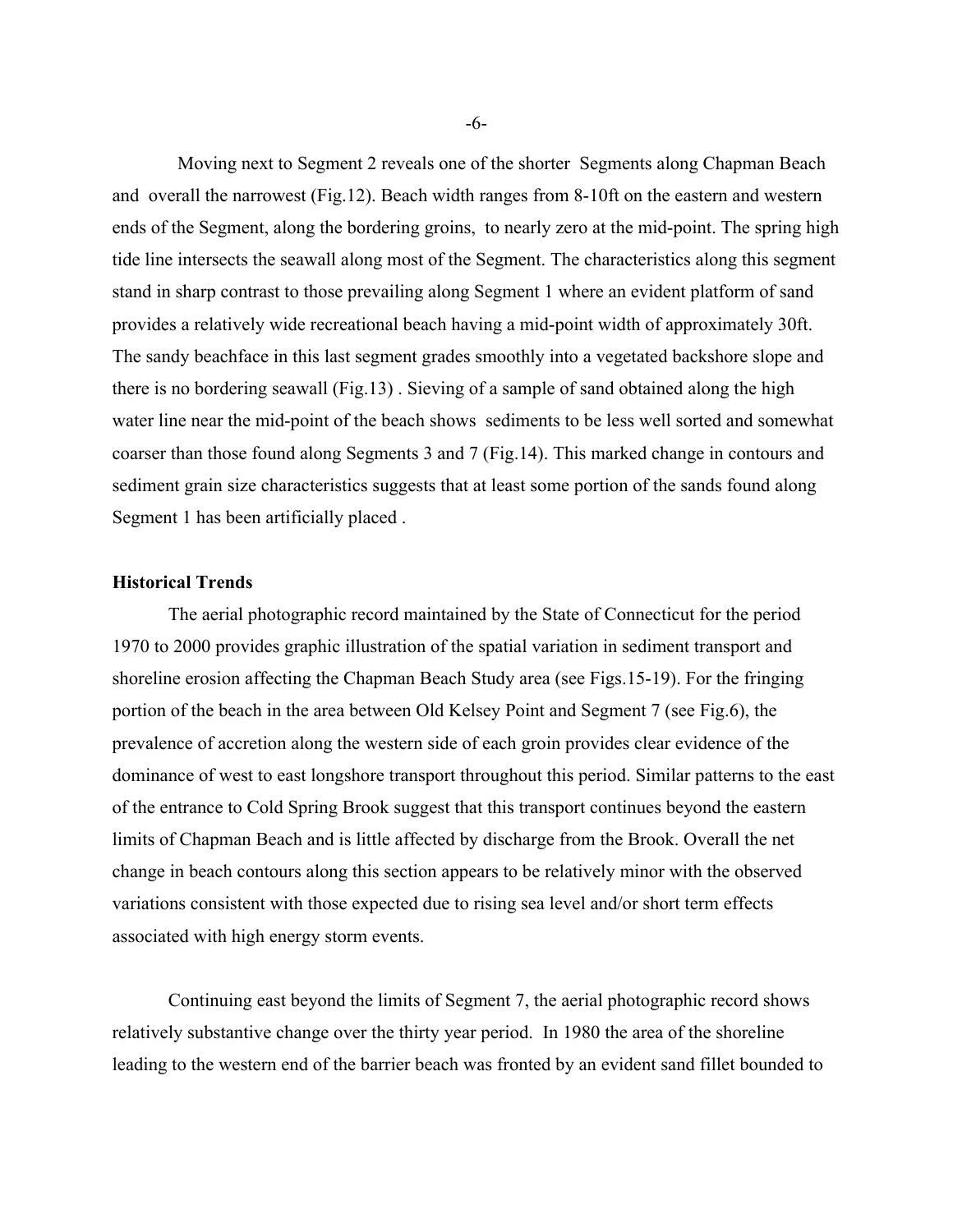the east by a shore perpendicular structure extending offshore in the vicinity of Hogan Drive (Fig.6 and Fig.16). By 1990 the eastern boundary of this fillet is less distinct and the feature appears to be progressively eroding (Fig.17). By 1995 an evident intertidal region appears in the area previously sanded (Fig.18) extending east to the barrier beach. Observations in 2002, as part of this investigation, find sands in the vicinity of Hogan Drive confined to small pocket deposits with limited width during high water conditions.

The erosion affecting the areas immediately east of Segment 7 has also affected the contours of the barrier beach. Comparisons of the aerial planviews shows significant retreat of the high water line over the period 1970 to present and the emergence of evident intertidal strands (see Figs.15-19). Conversations with longtime residents indicate that this planview retreat was accompanied by a significant reduction in beach elevation resulting in the elimination of the backshore dune along the barrier. The photos provide no indication of increasing downstream accretion associated with this erosion suggesting that the majority of the displaced sands moved offshore beyond the limits of the beach. The consistency of the overwash patterns in each photograph indicates that a relatively minor fraction of the mobile sands was moved inshore over the adjoining tidal wetland.

#### **Discussion**

The sandy shoreline of Chapman Beach and much of the sediment found along the adjoining offshore is the result of the historical erosion of moraine and outwash deposits and subsequent transport under the combined effects of winds, wind waves, tidal currents and longterm sea level stand. As sea level rises the intertidal margin would tend to move inshore resulting in progressive erosion of the upland and a continuing supply of sediment to the alongshore transport system. In common with many coastal areas, this cycle has been interrupted on Chapman Beach by the construction of backshore bordering seawalls. The presence of these structures serves both to impede upland erosion, choking off the supply of new sediment to the beach, and to modify wave energies affecting the beach due to reflection and the associated increase in backwash velocities. This combination of factors would in time lead to an elimination

-7-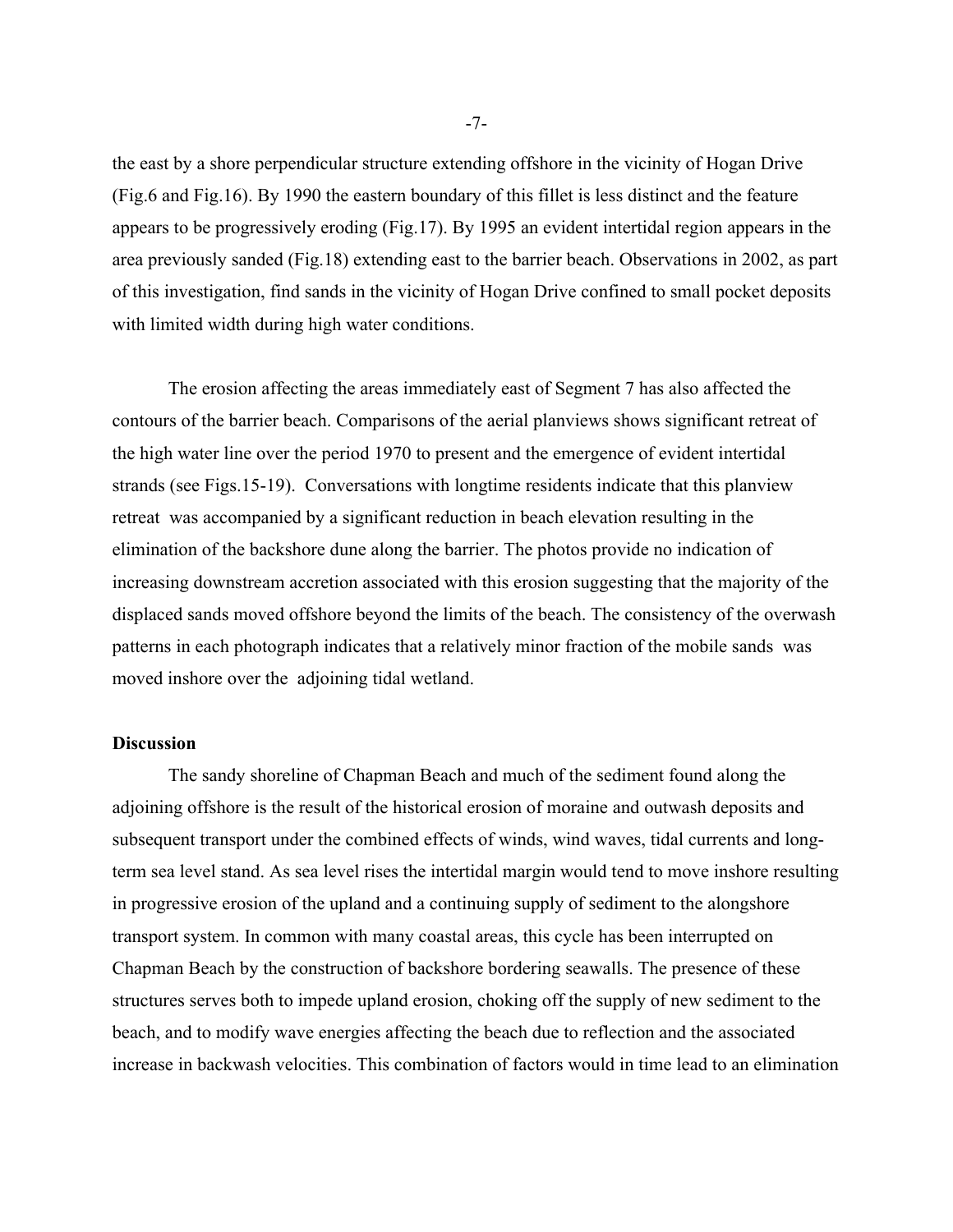of the sandy beachfront in the absence of some means to trap sediments moving as part of the offshore transport system. This fact was recognized many years ago by residents along the coast of Connecticut and resulted in the construction of numerous shore perpendicular structures or groins similar to those found along Chapman Beach and much of the adjoining shoreline to Cornfield Point (Fig.1).

The groins placed along Chapman Beach appear to have maintained relatively stable contours in the area between Old Kelsey Point and Segment 7 over the period 1970 to present. The well sorted and nearly uni-modal nature of the sediments both onshore and off through much of the area appears indicative of active and continuing recycling between the beach and the adjoining offshore. The near shore-normal approach of incoming waves favors a dominance of onshore-offshore relative to longshore displacement. The latter however does occur due to the combined influence of tidal currents and second order wave effects. As a result the ability of the transport cycle to maintain stable beach contours is uniquely dependent on sediment supplies and transport energies. With few exceptions these appear to have been in reasonable balance over the past thirty years resulting in relatively stable beach contours along much of Chapman Beach.

Along the fringing portion of the beach between Old Kelsey Point and Segment 7 the natural sediment supplies have not been sufficient to maintain reasonable beach width in Segment 2 and portions of Segment 3. Both areas experience periods of total inundation during spring high water conditions. This narrowing is consistent with a west to east longshore transport system and should be particularly evident in Segment 1. The fact that it is not suggests that this area was artificially nourished most probably within the past ten years. Alternatively, it may be that Segment 1 is a relatively low energy area due to sheltering provided by Old Kelsey Point and that this in combination with one of the largest groin structures on Chapman Beach favors more efficient trapping and longterm retention of materials entrained in the Segment from the longshore drift. Although accurate determination of the cause of this accretion requires more detailed information than is currently available the presence and reasonable longevity of the large sand mass in Segment 1 holds out the promise that a similar deposit could be created in

-8-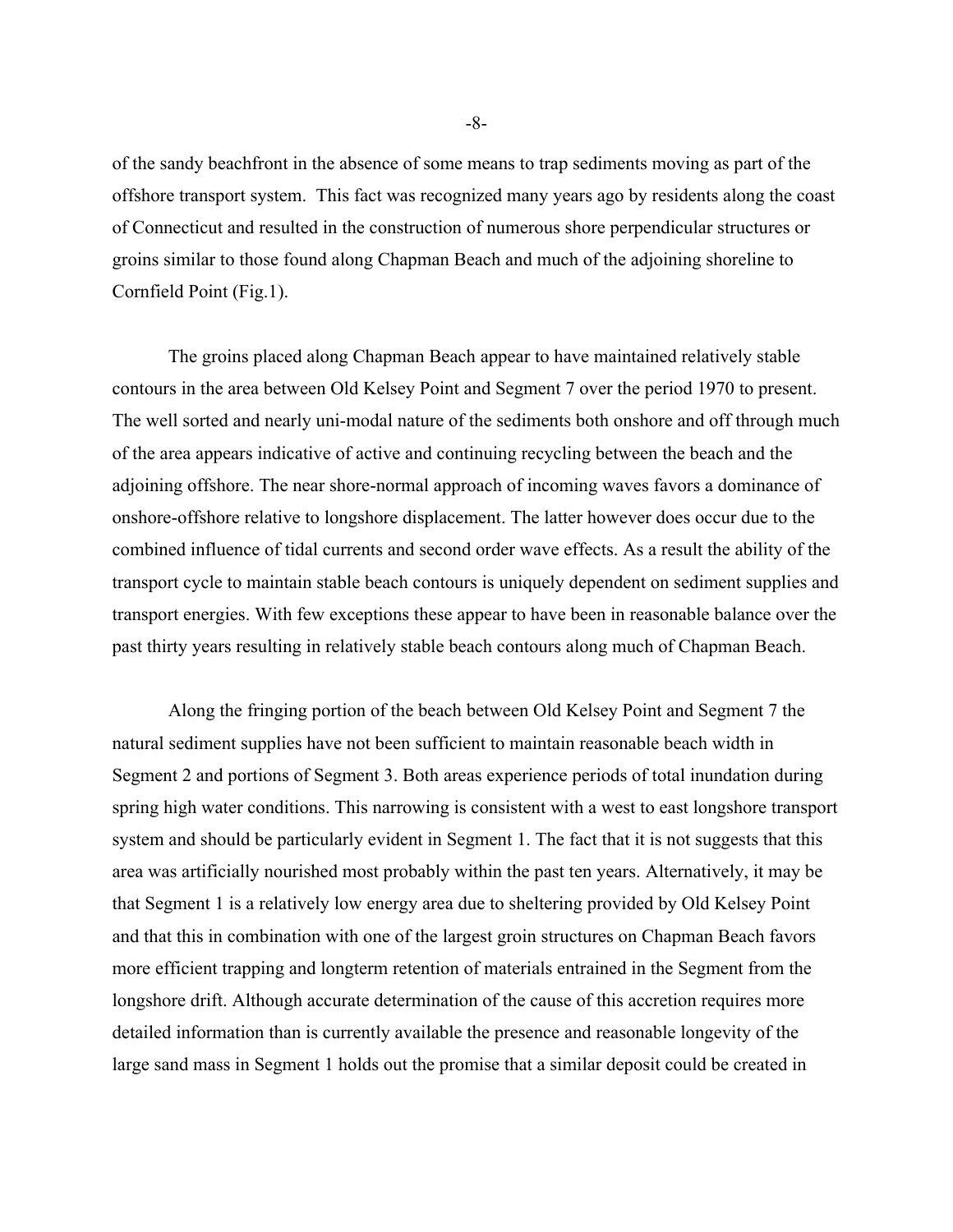Segment 2 using a combination of sand placement and groin extension and/or repair.

To the east of Segment 7, in the area leading to the barrier beach, present conditions result in minimal sediment trapping. As noted above, the extent of sandy beachface above mean high water is confined in this area to a few discrete pockets. Historically, this area has seen the construction of a number of groins. The remnants of several remain in evidence today. The most prominent of these was a pile and timber structure extending offshore in the vicinity of Hogan Drive. This was removed in the early 1990's. The remaining remnants are extremely low profile and porous resulting in low trap efficiency. This combination of groin removal and deterioration has evidently contributed to the observed erosion of beachface sediments over the past ten years significantly reducing the recreational utility of the area and increasing the exposure of the adjoining backshore to high energy storm waves. The functionality of the groins along the fringing portion of the beach between Segments 1 and 7 indicates that restoration of the beachface along the more eastern sections of Chapman Beach will only be realized if the historical structures are replaced and existing structures repaired.

In addition to facilitating accretion and beach formation, the replacement of the historical groins in the area between Hogan Drive and Segment 7 may also serve to reduce transport energies affecting the western limits of the barrier beach. Although such conditions are unlikely to be sufficient to result in the return of the historical dune they will contribute to the long term stability of the barrier and potentially facilitate an increase in beach width. These characteristics, in turn, will directly benefit the bordering tidal marsh.

#### **Recommendations**

1. *Conduct an engineering study of the structural integrity of each of the existing groins along Chapman Beach as soon as possible*. Factors such as foundation characteristics, materials, groin height, length and the amount of rock per unit length or "density" as it affects porosity or the structure's ability to block longshore movement of sands should be considered. Given the characteristics of the sediment transport regime in this area, the presence of impermeable groins

-9-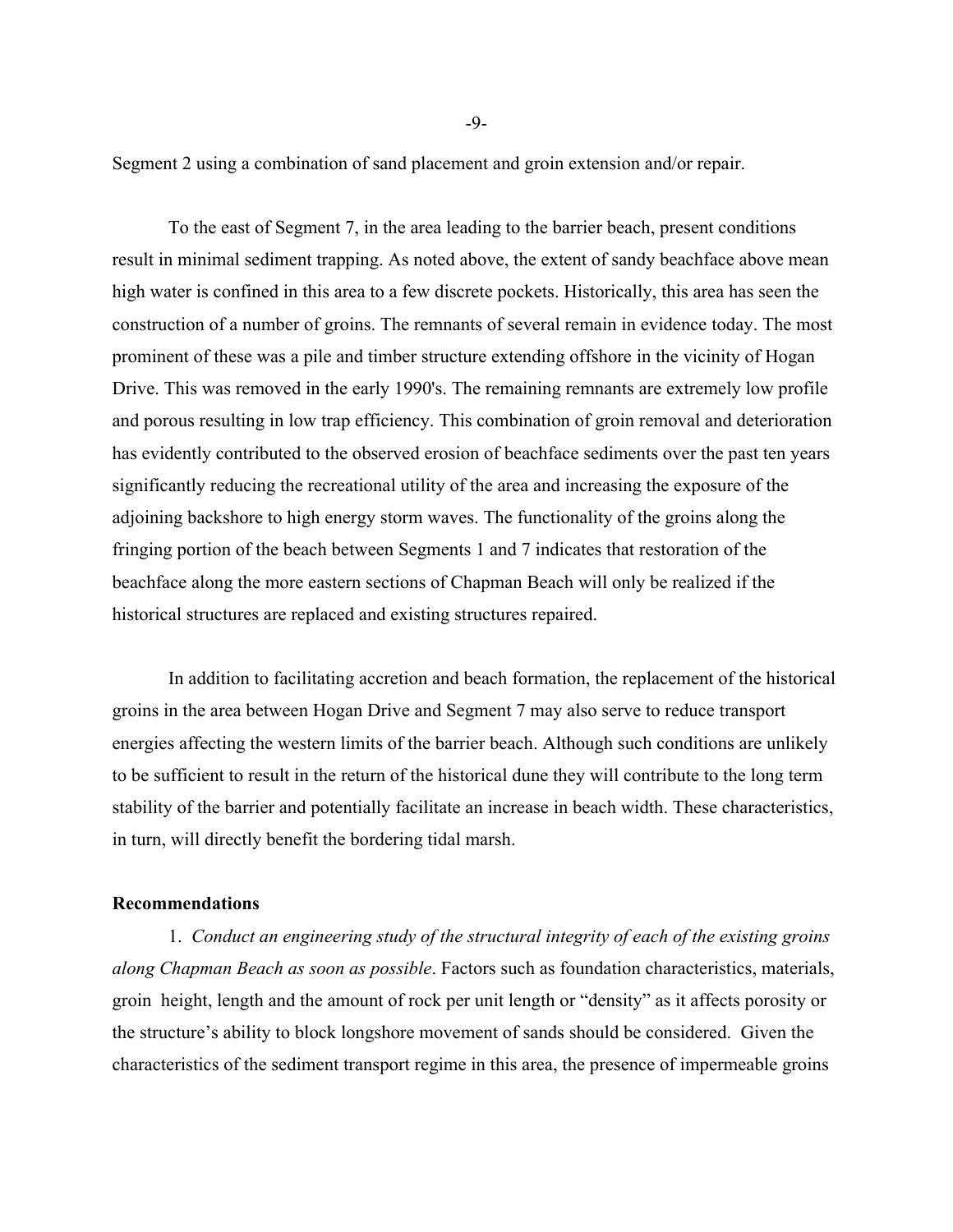is essential to the maintenance of the recreational beach.

2. *Replace and/or reconstruct the historical groins in the area between Segment 7 and Hogan Drive.* The development of structures sufficient to trap sands in this area must be considered essential to the creation and retention of sandy beachfront for recreational use and to reduce storm wave energies along the bordering backshore.

3. *Investigate the history of renourishment with particular emphasis on Segment 1.* The existence of previous permits for renourishment would greatly facilitate future renourishment efforts.

4. *Plan to renourish Segment 2 and the western end of Segment 3.* Sands selected for this purpose must display a mean grain size slightly coarser and be less well sorted than the materials presently residing in these segments. Sieve analysis of offshore samples obtained at points inshore of the 5ft isobath (water depth contour) show sediments to be significantly finer and more well sorted than existing beachfront materials indicating that this nearshore area will not provide sands suitable for renourishment (Fig. 20). It should be recognized that in the absence of falling sea level all segments will, at some time in the future, require some amount of renourishment.

5. *Initiate, as soon as possible, a detailed topographic survey of the beach face.* This survey by providing accurate measurements of both the existing plan and elevation contours of the beach will provide a basis for future quantitative evaluations of erosion and accretion. This survey should be repeated periodically and/or as conditions evidently change, such as after a major storm event. These data are essential to the effective management of the beachfront resource.